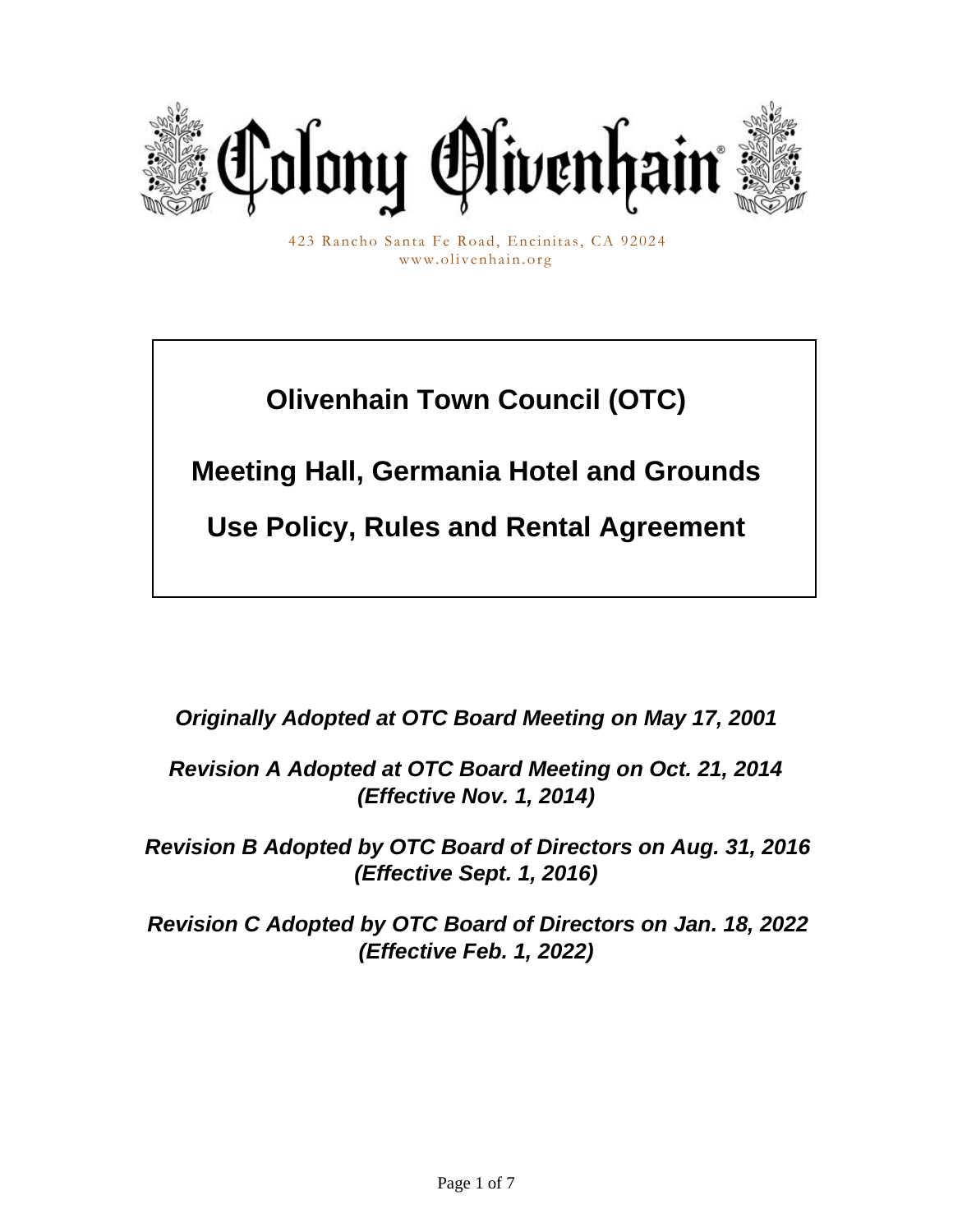I, and the same of the Clifford Chertage (Renter), hereby agree to use the Olivenhain Meeting Hall, Germania Hotel and/or Grounds upon the following TERMS AND CONDITIONS and in a manner consistent with attached Use Policy, Rules and Rental Agreement.

| (A Separate Check Needs to be Made Payable to Olivenhain Town Council) |
|------------------------------------------------------------------------|
| (A Separate Check Needs to be Made Payable to Olivenhain Town Council) |
|                                                                        |
|                                                                        |
|                                                                        |

- 1. USE. I understand that the Olivenhain Meeting Hall and Germania Hotel are historically significant buildings privately owned by the Colony of Olivenhain Town Council (OTC); that the Meeting Hall and Germania Hotel are operated by the OTC for the use and enjoyment of OTC members; and that the OTC is primarily interested in preserving the condition of the Meeting Hall and Germania Hotel for continued use by the OTC members and maintaining the goodwill of the neighbors surrounding the OTC's property. Therefore, I agree to use the Olivenhain Meeting Hall, Germania Hotel and surrounding grounds in a manner which will assure that the premises and property will not be damaged, nor will the surrounding neighbors be disturbed. When my/our event is concluded, I further agree to clean the premises, remove my trash and personal property from the Meeting Hall, Germania Hotel and grounds, and return the Meeting Hall, Germania Hotel, and/or grounds to the OTC in as good or better condition as when received.
- 2. INDEMNIFICATION OF OLIVENHAIN TOWN COUNCIL. In consideration of the permission granted by the OTC to use the Meeting Hall, Germania Hotel and grounds I personally, and as the authorized representative of any group being permitted to use the Meeting Hall, Germania Hotel and grounds agree to protect, indemnify and hold the Colony of Olivenhain Town Council, its directors, officers and members harmless from and against any and all liability resulting from the use of the Meeting Hall, Germania Hotel and surrounding grounds, specifically including, without limitation, any claim, liability, loss or damage arising by reason of: (1) personal injuries or property damage caused by either the condition of the premises or some act or omission of any user of the premises; (2) our failure to comply with any provision of this Agreement or with any requirement of the law; or (3) any matter connected with our occupation and use of the Meeting Hall, Germania Hotel and grounds.
- 3. INSURANCE. I agree to provide upon request suitable proof of liability insurance, insuring the OTC and the group using the Meeting Hall, Germania Hotel and/or any portion of the OTC's property against liability for injury and/or death occurring during or as a result of the above event. The Olivenhain Town Council shall be named as "Additional Insured" in the Certificate of Insurance required to be obtained by the Renter. The suitability of the amount and type of insurance to my proposed use of the Meeting Hall, Germania Hotel and/or grounds will be determined in the sole and absolute discretion of Colony of Olivenhain Town Council Board of Directors. A minimum of \$250,000 is recommended. The Certificate Holder is the Colony of Olivenhain Town Council 423 Rancho Santa Fe Road Encinitas, CA 92024.
- 4. DEPOSIT. Rental fee and security deposit are both due at least fourteen (14) days in advance of event or upon scheduling. Payment shall be made with two checks: one for the rental fee and one for the security deposit.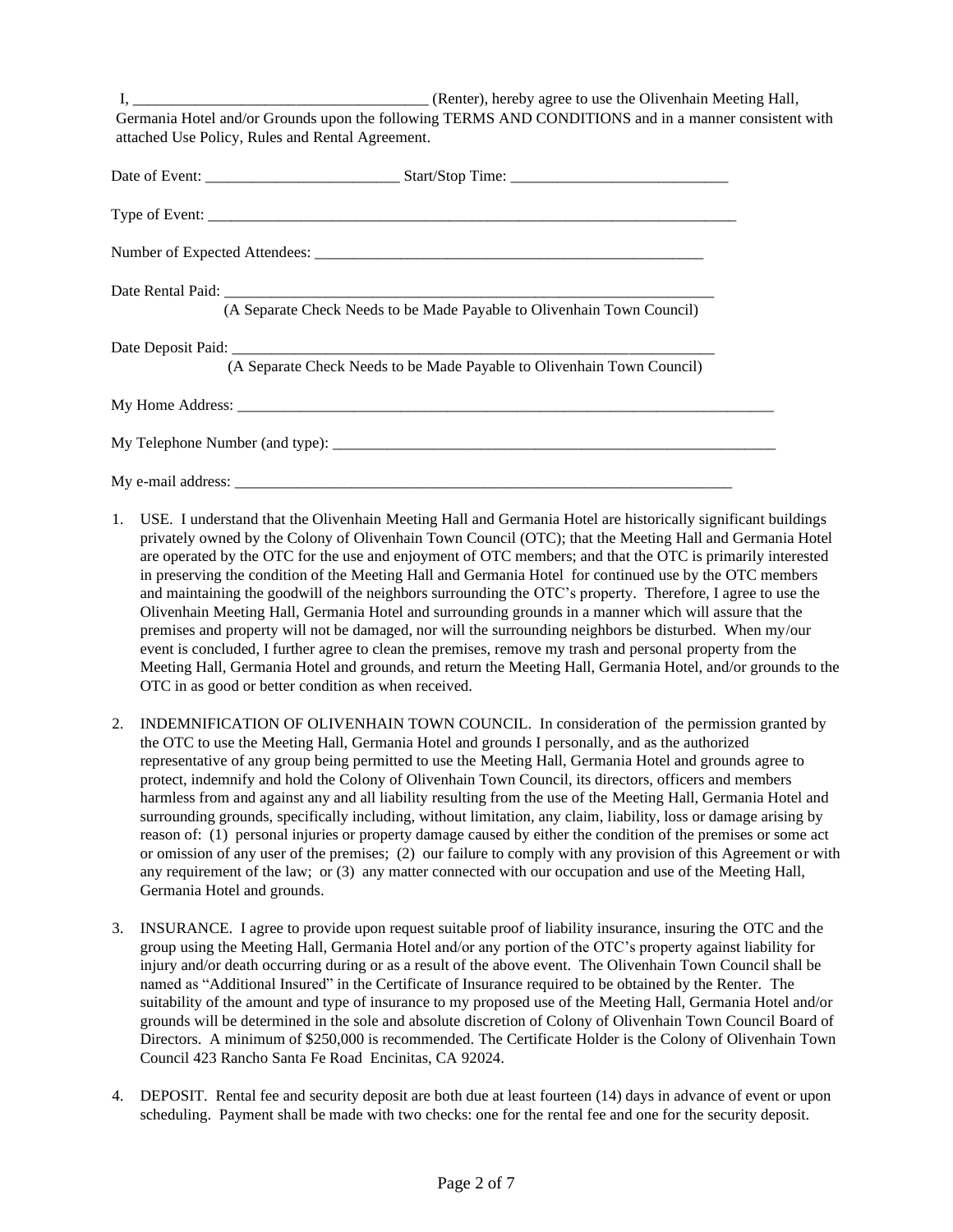Both checks shall be made out to the Olivenhain Town Council. Please mail the checks to the OTC at 423 Rancho Santa Fe Road Encinitas, CA 92024.

- 5. RETURN OF SECURITY DEPOSIT. I understand that any deposit shown above will be returned to me within fourteen (14) days of the last date of the event, together with a statement of the basis for, and amount of, any charges made against the deposit by the OTC.
- 6. AFFIRMATION OF OLIVENHAIN TOWN COUNCIL MEMBERSHIP. I am a current member in good standing of the Olivenhain Town Council.

| (Renter)                                                                                                                                                                                                                                  |                                                                        |
|-------------------------------------------------------------------------------------------------------------------------------------------------------------------------------------------------------------------------------------------|------------------------------------------------------------------------|
| $\mathbf{B} \mathbf{y}$ :                                                                                                                                                                                                                 |                                                                        |
| (Print Name)                                                                                                                                                                                                                              |                                                                        |
|                                                                                                                                                                                                                                           |                                                                        |
|                                                                                                                                                                                                                                           |                                                                        |
|                                                                                                                                                                                                                                           |                                                                        |
| 7.<br>As "sponsor" of this event, I agree to:                                                                                                                                                                                             | SPONSOR, IF RENTER IS NOT A CURRENT MEMBER OF OLIVENHAIN TOWN COUNCIL. |
| (1) sign this Agreement,<br>(2) attend the entire event, and<br>(3) assume joint responsibility for full compliance with the terms and conditions of this<br>Agreement (deposit check and liability insurance must be in Sponsor's name). |                                                                        |
| Dated: the contract of the contract of the contract of the contract of the contract of the contract of the contract of the contract of the contract of the contract of the contract of the contract of the contract of the con            |                                                                        |
| (Sponsor)                                                                                                                                                                                                                                 | (Renter)                                                               |
| (Print Name)                                                                                                                                                                                                                              | (Print Name)                                                           |
|                                                                                                                                                                                                                                           |                                                                        |
|                                                                                                                                                                                                                                           |                                                                        |
|                                                                                                                                                                                                                                           |                                                                        |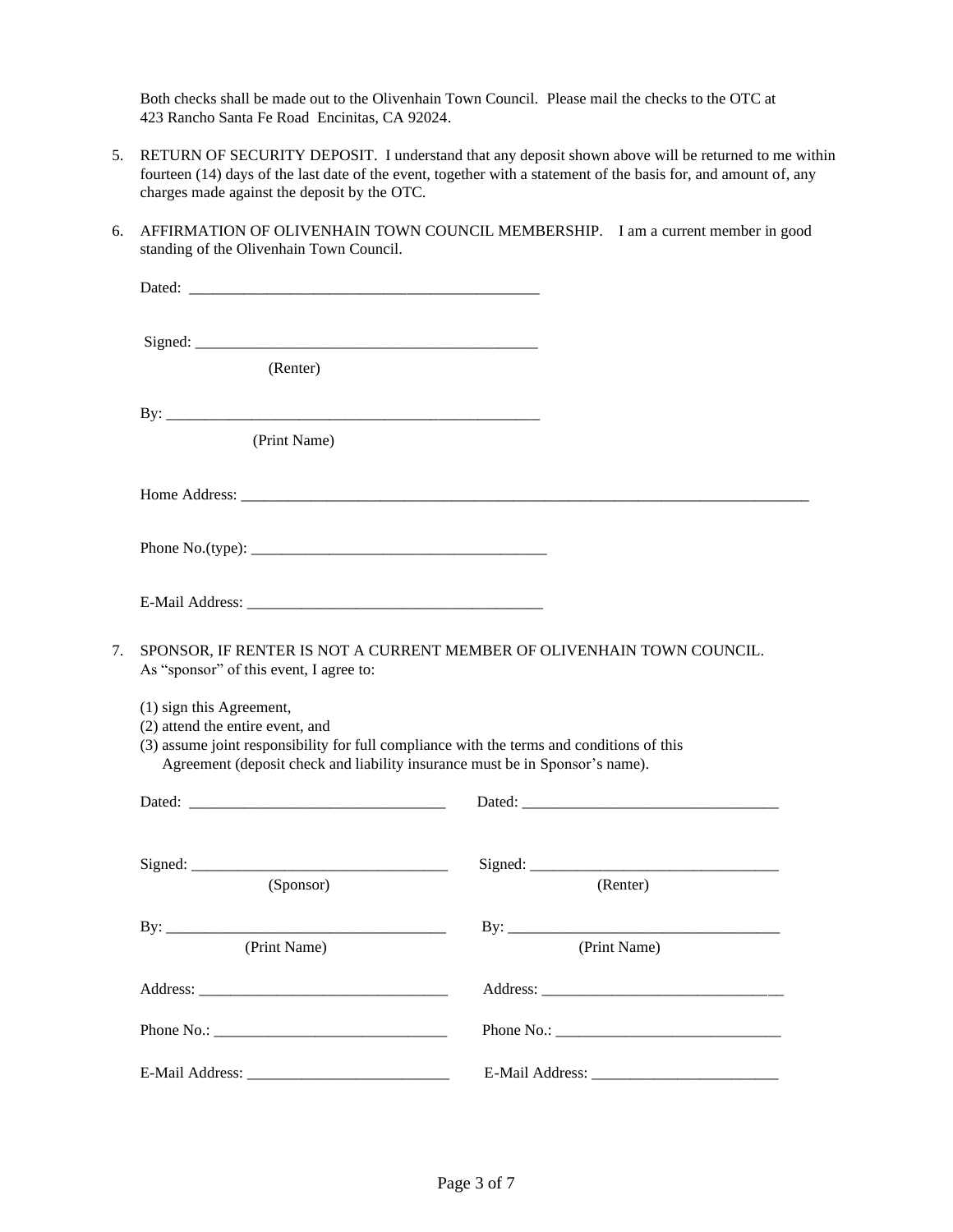## **OLIVENHAIN MEETING HALL, GERMANIA HOTEL AND GROUNDS RULES**

- 1. Trash, including food items in kitchen and refrigerator, and temporary decorations will be promptly removed from the Meeting Hall, Germania Hotel and grounds at the end of the event. All trash is to be placed by the Renter(s) in the garbage dumpster located to the east of the Germania Hotel.
- 2. No nails or staples will be put into any building, tables, benches or floor.
- 3. No items posted on the inside or outside of the Meeting Hall, Germania Hotel (e.g., 1895 U.S. flag replica, historic photos, etc.) will be removed before, during or after an event.
- 4. No more than 100 people may occupy the Meeting Hall at any time. No more than 35 people may occupy the Germania Hotel at any time.
- 5. Any event scheduled for more than three (3) hours and seventy-five (75) people must provide portable lavatories.
- 6. No smoking or fire of any kind inside of or within 25 feet of any structure on the OTC's property. No cooking any kind is allowed in any structure on the OTC's property.
- 7. Outdoor events anywhere on the OTC's property will terminate before sundown and must be vacated by one hour after sundown.
- 8. Under all circumstances the Meeting Hall, Germania Hotel and the OTC's property must be vacated by 10pm.
- 9. No fires allowed anywhere on the grounds without the prior written approval of the City of Encinitas Fire Department and the Olivenhain Town Council Board of Directors.
- 10. No noise allowed which may be reasonably objectionable to surrounding neighbors. The use of electronic sound amplifiers is strictly prohibited.
- 11. The storage area under the Meeting Hall may not at any time be used for social activities.
- 12. No dancing is allowed inside the Meeting Hall.
- 13. No vehicle parking allowed on the grounds of the Meeting Hall and Germania Hotel other than the designated southwest and southeast parking lots on either side of the Germania Hotel. (Note: Temporary loading and unloading near the Meeting Hall is allowed from vehicles directly associated with an event or to facilitate disabled access.)
- 14. Any event serving alcohol by a third party (such as a bartender, catering company, no host bar, etc.) on the OTC's property requires prior written proof of adequate liability insurance coverage. Such coverage must be provided in writing to the OTC at least 14 days prior to the event. For further details regarding liability coverage amounts, etc., please contact hallscheduling@olivenhain.org.
- 15. Prospective renters may rent the downstairs area of the Germania Hotel building separately from the Meeting Hall for small group meetings or events. Rental rates just for the Germania Hotel are the same as for the Meeting Hall and are shown on Page 6 of this Agreement. If the Meeting Hall and/or Grounds are being rented for a wedding, the OTC will allow limited use of the Germania Hotel as a dressing/changing area at no extra charge. This provision requires written approval by the OTC before a rental agreement is considered to be final.

**NOTE: All rules are non-negotiable but may be waived for specific events with prior written permission of the OTC Board of Directors.**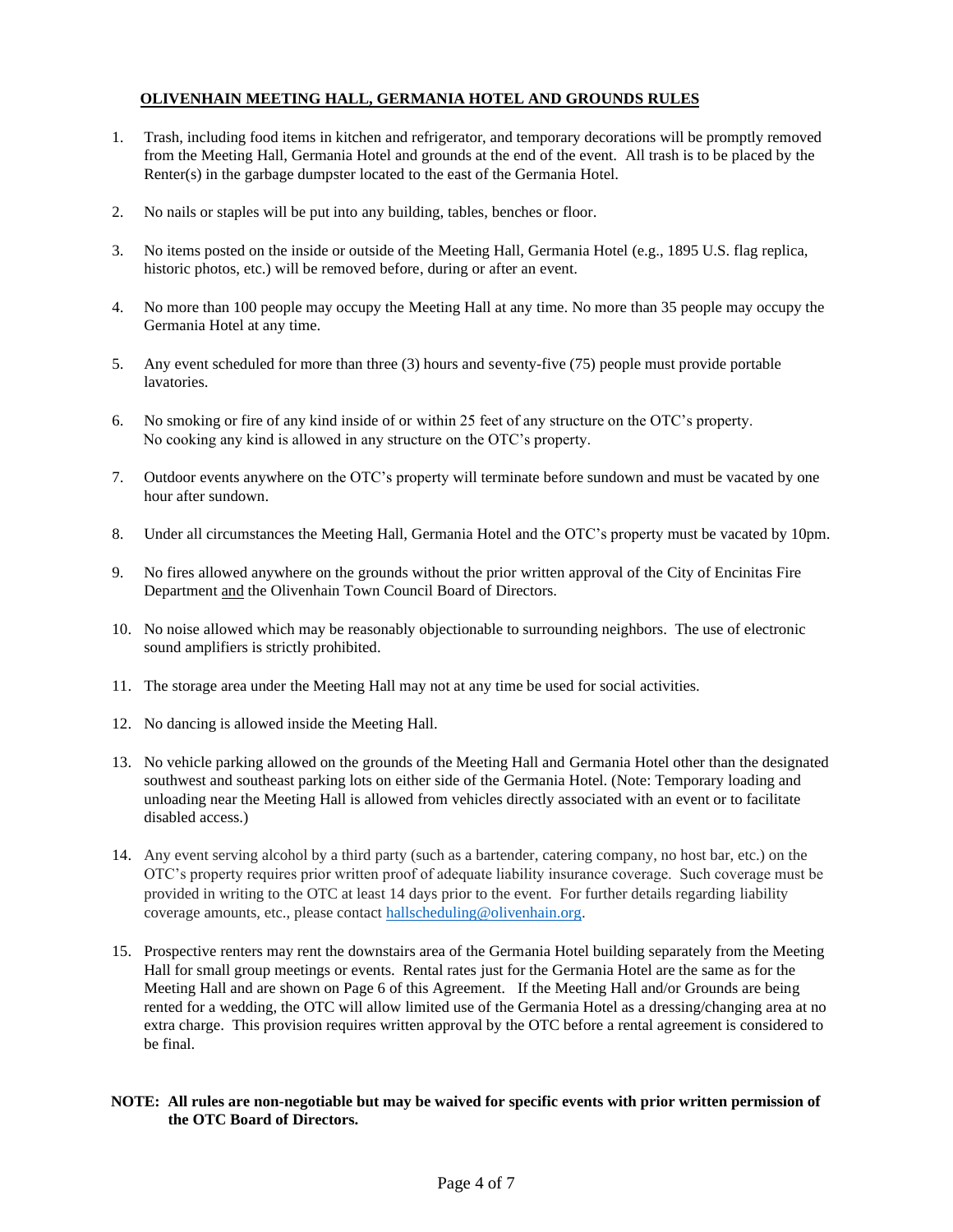## **Qualifications for Use of the Olivenhain Meeting Hall, Germania Hotel and Grounds**

- 1. The renter/sponsor must be a member of the OTC and over the age of 18 years old. To qualify for Category III Olivenhain-based, non-profit, youth organization use (see page 6), the group leader or at least one parent of a youth in the organization must be a current OTC member.
- 2. The renter/sponsor must agree to sign and abide by rules for rental usage.
- 3. If the event is a wedding, one of the marriage partners must be a member of Olivenhain Town Council or be related to a member of the Olivenhain Town Council, in order to qualify for the OTC Member fee.
- 4. If the event is a wedding but not qualified per item 3 above for the member-wedding fee, the fee will follow the public wedding schedule.
- 5. Use by a group for a one time or recurring event, even if sponsored by a member if the OTC, will be evaluated on the following criteria:
	- Interest to Olivenhain community
	- Size and nature of the group
	- Past performance
	- Availability
	- Nature of use and impact of use on the building
- 6. The type of use must be approved by OTC Board of Directors and appropriate fees will be determined for each event. Continued, regular use by an established organization will be an OTC Board of Directors decision based on the criteria listed in item 5 above and the following additional criteria:
	- Frequency of Use
- 7. No commercial use will be permitted.
- 8. No fund raising that does not benefit the Olivenhain Town Council will be permitted.
- 9. A letter of agreement between the OTC Board of Directors and any organization wishing to deviate from these rules and regulations must be signed by both parties. The letter will list exceptions agreed to by both parties.
- 10. All requests for use of the Grounds, Meeting Hall and/or Germania Hotel by more than 100 people must be approved by the OTC Board of Directors.
- 11. Prospective renters may also apply to just for use of the Grounds for an event. Parties must complete the Rental Agreement and provide the required liability insurance. Any charges or fees for just use of the Grounds is subject to the sole discretion of the OTC Board of Directors.

Persons requesting the use of the Meeting Hall, Germania Hotel and Grounds should remember they are **private** property. They are the property of the Colony of Olivenhain Town Council, operated for the use of the benefit of the members of the OTC. Concern for the safety of users of the Mtg. Hall, Germania Hotel and the preservation of the historic buildings on the property and the grounds itself are the prime considerations in regulating use of the Mtg. Hall, Germania Hotel and the grounds.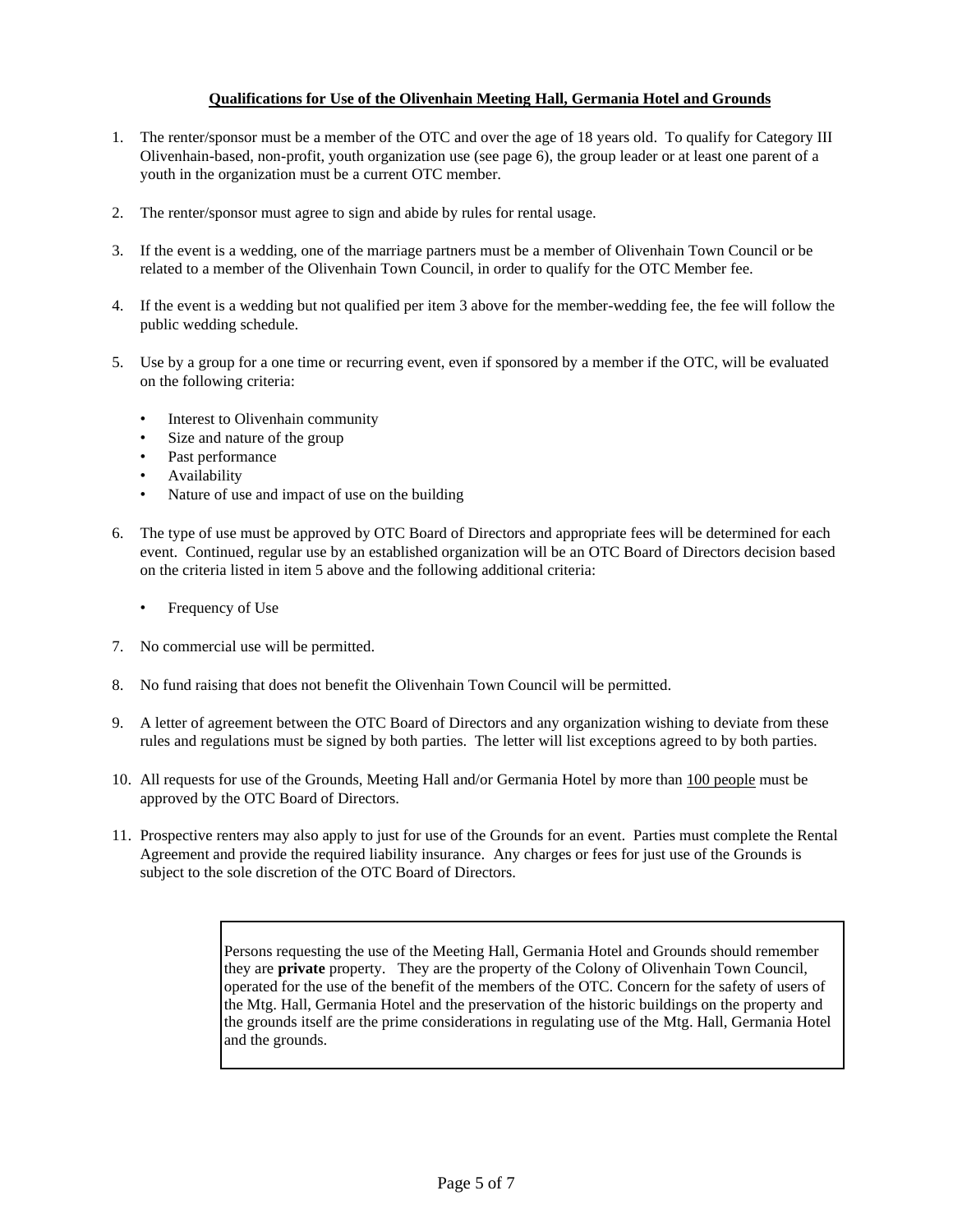## **Olivenhain Meeting Hall, Germania Hotel and Grounds Rental Fee Schedule**

#### Category I Member use for social purposes

- The Rental Fee guidelines for Category I are as follows for up to 4 hours:
	- Up to 20 people  $= $40$  (\$10/hour equivalent rate)
	- $\bullet$  Up to 40 people = \$80 (\$20/hour equivalent rate)
	- Up to 60 people =  $$120$  (\$30/hour equivalent rate)
	- Up to 80 people =  $$160$  (\$40/hour equivalent rate)
	- Up to 100 people =  $$200$  (\$50/hour equivalent rate)
	- Use beyond the basic 4-hour period will be at the equivalent hourly rate for each hour or fraction of an hour.
	- A refundable deposit of \$250 is required.
- The OTC Board of Directors reserves the right to change the rates as appropriate.

#### Category II Weddings/Receptions

- Renters who qualify in Category I will receive Member rates for their weddings and receptions. The deposits will be \$250 for wedding only, \$350 for wedding and reception.
- If the wedding is for a non-OTC member the following rates apply:
	- A. Wedding only: \$200 with a deposit of \$250.
	- B. Wedding and Reception: \$300 with a deposit of \$350.

#### Category III Olivenhain based, Non-profit organizations.

- Olivenhain based, non-profit, youth organizations may use the hall and grounds at no charge. However, they must reserve the date and time with the Hall scheduler and complete and sign the Use Policy, Rules and Rental Agreement as well as providing adequate liability insurance coverage.
- Permission to use the Meeting Hall, Germania Hotel Hall and/or grounds by other Olivenhain-based service organizations will be at the discretion of the OTC Board of Directors.

Category IV Other Organizations

• Olivenhain residential homeowners' groups may hold their annual meeting in the Hall or Germania Hotel if the development is within the community of Olivenhain and they pay the appropriate rental fee.

#### **The Olivenhain Town Council Board of Directors reserves the right to negotiate any rental agreement**.